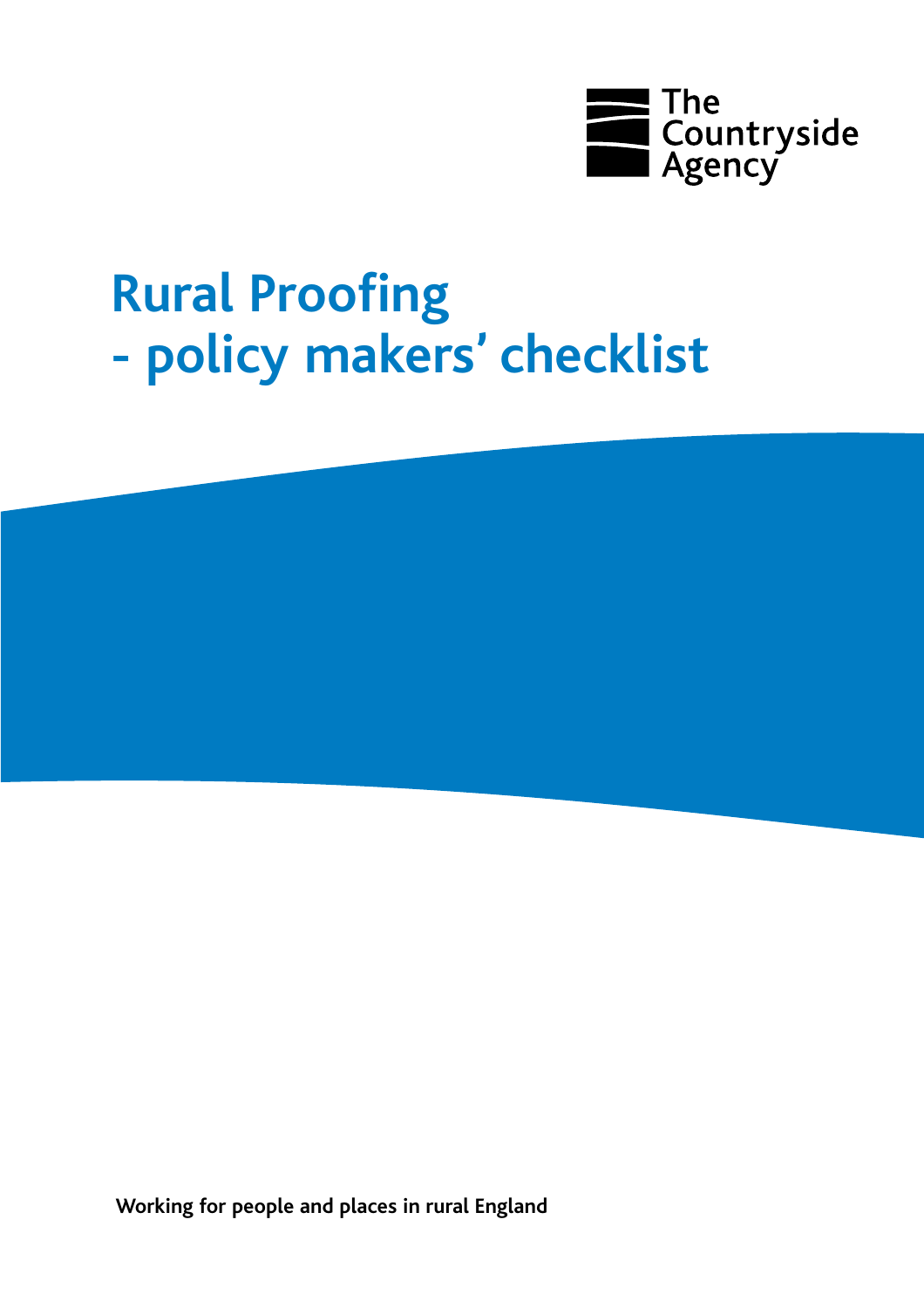## What is rural proofing?

Rural proofing is a commitment by the Government to ensure that all its domestic policies take account of rural circumstances and needs  $(Rural White Paper, 2000<sup>1</sup>)$ . It is a mandatory part of the policy making process, which means that, as policies are developed, policy makers should systematically:

- consider whether their policy is likely to have a different impact in rural areas, because of particular rural circumstances or needs;
- make a proper assessment of those impacts, if they are likely to be significant;
- adjust the policy, where appropriate, with solutions to meet rural needs and circumstances.

Rural proofing applies to all policies, programmes and initiatives and it applies to both the design and delivery stages.

It has a reporting requirement. Government Departments and Government Offices for the Regions are required to report annually on how their policies have been rural proofed.The Countryside Agency also publishes an annual assessment of the rural proofing of central Departments and Government Offices for the Regions.

#### How to use the rural proofing checklist

The checklist is a screening tool, designed to help policy makers consider whether their policy is likely to have a different impact in rural areas. It is meant to be applied from the early stages of policy making, although it may also be used during implementation and evaluation.

If the checklist indicates a need for impact assessment or the development of other policy options, policy makers should use their established methods or seek the advice of the Countryside Agency.

The policy challenges that rural areas present are diverse and the checklist only covers the most typical. Policy makers are encouraged to seek further information from the Countryside Agency or other countryside experts.The checklist is not a substitute for consultation with rural communities, businesses or organisations.

The checklist has been prepared by the Countryside Agency $^{\scriptscriptstyle 2}$ , primarily for central Government and its agencies, but other organisations may also find it helpful. It is designed to be used alongside other appraisal systems, such as Policy Appraisal and the Environment, the Green Ministers' Biodiversity Checklist and Regulatory Impact Assessment. It does not duplicate or substitute for these systems.

<sup>1</sup> 'Our countryside: the future', DETR and MAFF (November 2000).

<sup>2</sup> The Countryside Agency is the statutory body responsible for advising Government and taking action on economical, social and environmental issues affecting the well-being of the English countryside (www.countryside.gov.uk).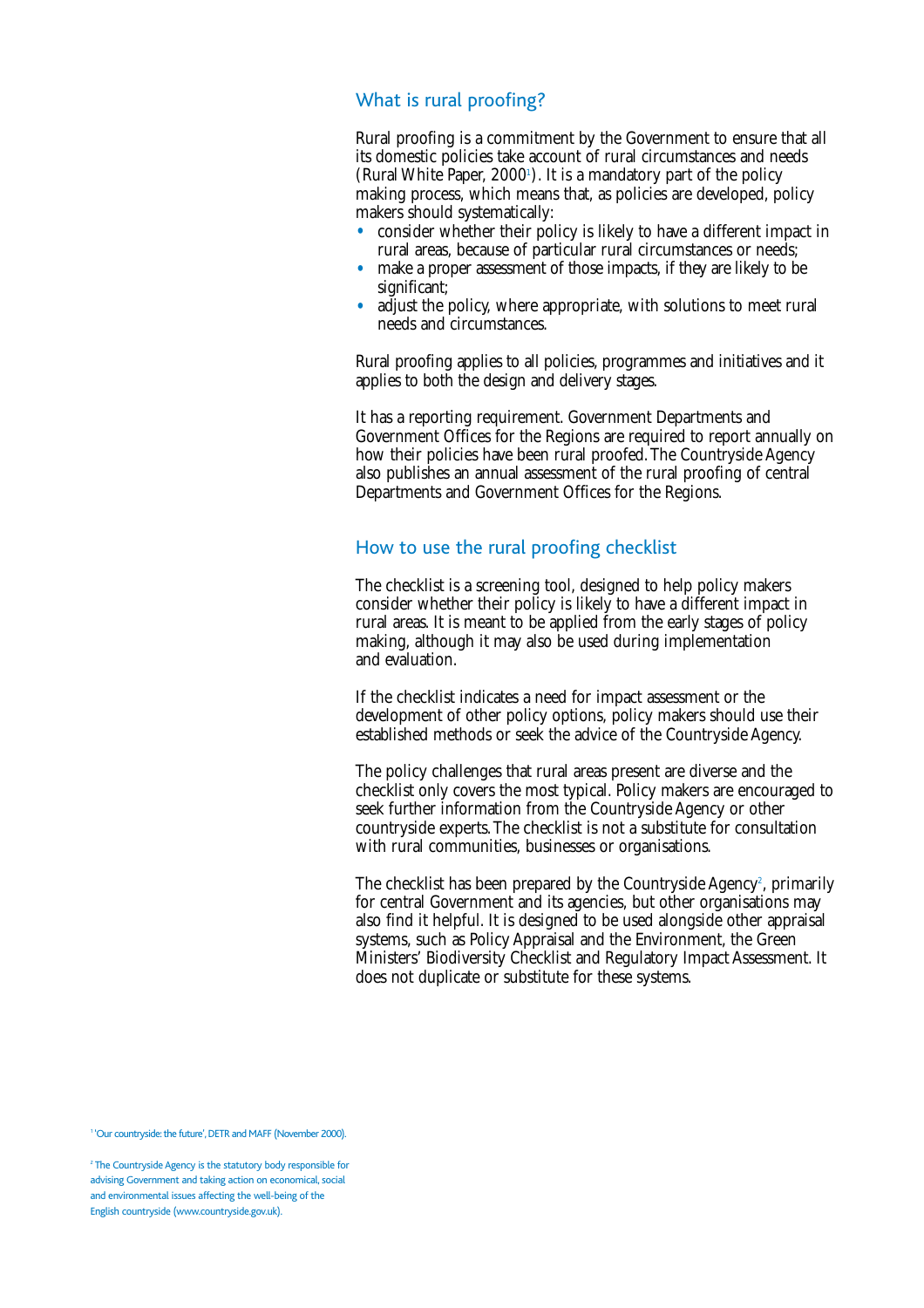# The rural proofing checklist

Consider all the questions below to help establish whether your initiative is likely to encounter the challenges presented by rural circumstances. Some potential solutions are indicated to help you consider appropriate adjustments.

**1. Will the policy affect the availability of public and private services?** Might it encourage closure or centralisation and will this have a disproportionate effect in rural areas where services are already limited? How will it affect the Rural Services Standards for key services published in the Rural White Paper (and updated in August 2002)?

Rural solutions: improve transport/accessibility to compensate for the centralisation of services; encourage alternative funding streams for threatened rural services; provide additional funding to rural outlets to maintain service standards.

- **2. Is the policy to be delivered through existing service outlets, such as schools, banks and GP surgeries?** How will you ensure rural residents can access services in areas where outlets are few and far between? Rural solutions: use mobile and outreach services; use ICT to avoid the need to visit outlets; share premises or staff with other service providers to maintain or create a rural outlet ('joint provision').
- **3. Will the cost of delivery be higher in rural areas where clients are more widely dispersed or economies of scale are harder to achieve?** Will longer travel times or distances to clients add to the cost of service provision? Will services need to be run out of smaller outlets, so losing economies of scale? Rural solutions: allow for higher unit delivery costs in funding formulae (eg. a 'sparsity' factor) or when specifying costefficiency criteria; encourage joint provision to reduce costs.
- **4. Will the policy affect travel needs or the ease and cost of travel?** Will the impact be different in sparsely populated or remote rural areas, where typically journey times are longer, public transport is poor, there are higher levels of car dependency and travel options are limited or expensive, especially for low income groups? Rural solutions: reduce the need to travel by using mobile services, local delivery or telephone/internet; ease travel by co-ordinating or improving transport links (eg. additional services, demand responsive transport, community transport/community car schemes, taxi vouchers); alleviate the costs of travel by subsidising services or individuals (remembering that there may be no public transport service between many locations).
- **5. Does the policy rely on communicating information to clients?** How will clients access information in rural areas, where there are fewer (formal) places to obtain advice and information? Rural solutions: be flexible and use the networks that do exist eg. post offices, village halls; link up with other information providers; use local radio and newspapers; provide mobile advisers; use information technology (remembering that some groups, such as older people, use ICT less).
- **6. Is the policy to be delivered by the private sector or through a public-private partnership?** Will the smaller and scattered population in rural areas provide a sufficient market to attract the private sector? Will there be similar opportunities for choice and competition? Does the private sector in rural areas have the capacity to deliver?

Rural solutions: consider the use of regulation, including universal service obligations; set rural delivery targets; draw up contracts which prevent cherry picking of the most profitable (urban) markets; encourage commercial providers with incentives; offset higher rural costs (eg. through rate relief).

**7. Does the policy rely on infrastructure (eg. broadband ICT, main roads, utilities) for delivery?** How will the policy work in rural areas, where the existing infrastructure is typically weaker (eg. roads, electricity grid), some infrastructure doesn't exist (eg. cable TV, mains gas) and upgrading of infrastructure may be difficult or expensive?

Rural solutions: consider using regulation or licences to encourage the development of improved infrastructure; encourage or co-ordinate demand to make supply viable; use the public sector's collective demand to stimulate supply; provide alternative means of accessing the service.

**8. Will the policy impact on rural businesses, including the self-employed?** Will it have a different effect on smaller businesses (which employ a greater proportion of the workforce in rural areas) or those sectors which are typically more significant in rural areas - farming and construction? Will the higher proportion of self-employed people in rural areas be affected by the policy (including women running part-time businesses)?

Rural solutions: ensure the needs of small businesses are specifically addressed; take support, advice and training out to businesses; where possible avoid regulatory or other burdens that will disproportionately affect small firms.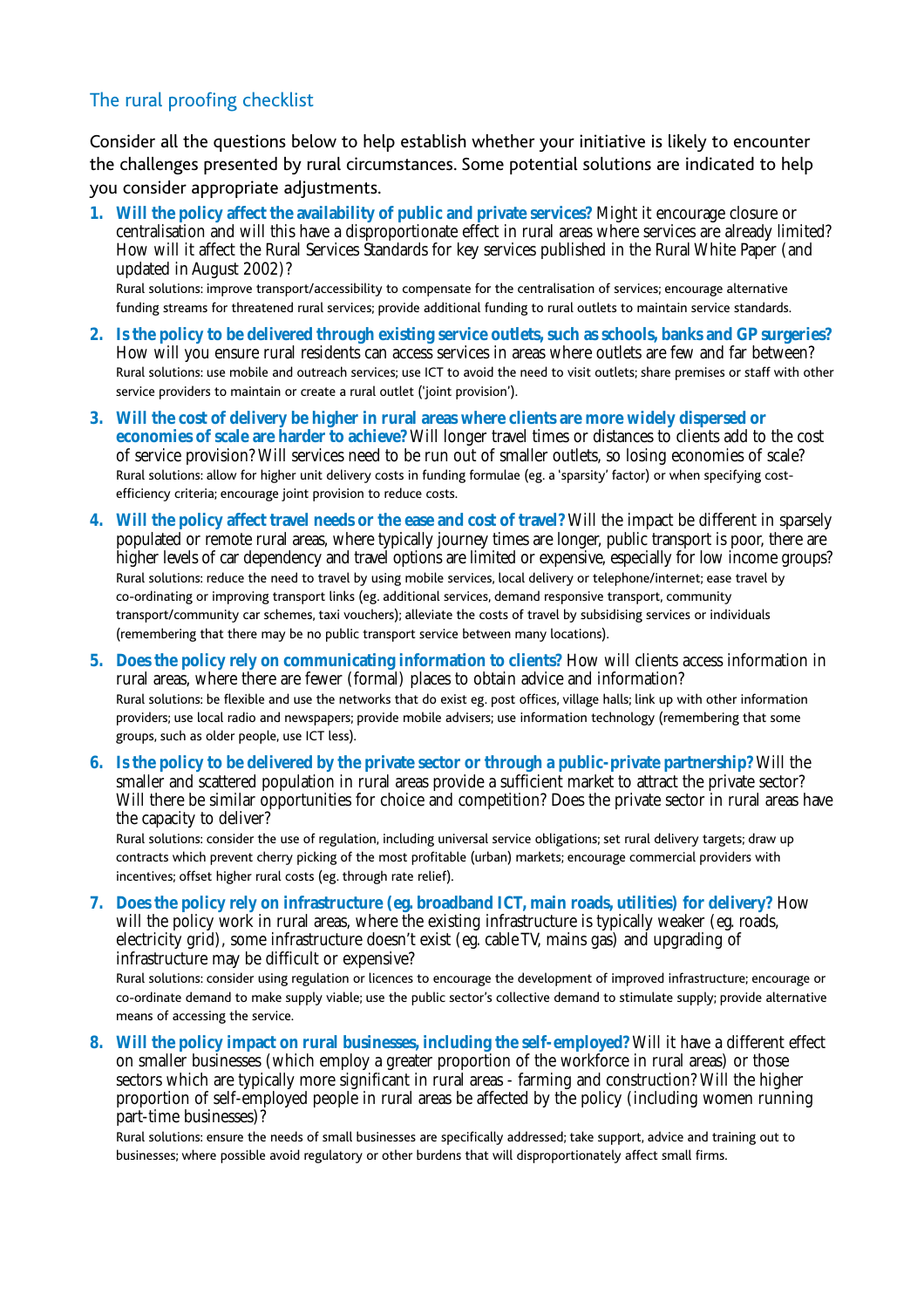**9. Will the policy have a particular impact on land-based industries and, therefore, on rural economies and environments?** How will the policy affect the agricultural sector and the mining, extraction and water industries, which have a particular importance in many rural areas? Will there be a knock-on effect on the environment (given that 70% of the land is farmed)? Conversely, if the policy affects the environment, what are the implications for businesses based on natural resources such as tourism, leisure, renewable energy and food production?

Rural solutions: identify 'win-win' solutions which deliver economic and environmental benefits (eg. promoting local supply chains, especially between food producers and consumers); consider incentives for environmentally-friendly practices; allow for and encourage a diverse range of rural enterprises.

**10. Will the policy affect those on low wages or in part-time or seasonal employment?** For those who work in rural areas, wages tend to be lower on average and a higher proportion of the workforce are engaged in part-time or seasonal employment. Will your proposal affect wage levels or people's access to quality employment? Will it affect the type of businesses that tend to pay low wages or offer seasonal/part-time work (eg. agriculture, tourism)?

Rural solutions: check the effects of your proposal against other (especially welfare) policies to ensure that the transition between wages/benefits and employment/unemployment is sufficiently flexible and supportive; consider measures to improve the choice of work (eg. increasing skills, improving local childcare, improving transport to work).

**11. Is the policy to be targeted at the disadvantaged?** How will it target rural disadvantage, which is not usually concentrated in neighbourhoods? Do the indicators to be used for identifying need measure deprivation issues that are particular rural features (eg. access to services, access to job opportunities, low earnings and housing affordability)?

Rural solutions: use small-area statistics to identify pockets of deprivation; adjust the indicators or their weighting to accommodate both urban and rural aspects of deprivation; designate larger areas for targeting, to pick up scattered disadvantage; target population groups rather than areas.

**12. Will the policy rely on local institutions for delivery?** Will the policy be as effective in rural areas, where private, public and voluntary sector organisations tend to be smaller and have less capacity to build partnerships? If funds or services are to be allocated via a bidding process, will small organisations be able to compete fairly?

Rural solutions: provide specific support for capacity building; allow longer timescales for bidding; simplify the bidding process; allow an increased level of public or voluntary sector input to compensate for the possibility of limited private sector input.

**13. Does the policy depend on new buildings or development sites?** Where will these be located in rural areas, given that there are few brownfield sites and fewer locations where housing or other development will be acceptable?

Rural solutions: check the proposal with rural planning authorities; create flexibility for development to be located where it is most appropriate and needed (eg. in market towns or villages); ensure high quality development that will contribute to local character and distinctiveness.

#### **14. Is the policy likely to impact on the quality and character of the natural and built rural landscape?**

In particular, might it affect landscape or biodiversity sites which are protected by statute (eg. Sites of Special Scientific Interest, National Parks and Areas of Outstanding Natural Beauty)? Outside designated areas, will it conform to the conservation objectives of central government or local planning authorities? Rural solutions: apply environmental appraisal; consult the relevant Government agencies, the Landscape Character Assessment guidance of the Countryside Agency and local planning authorities or management plans for particular designated areas. Whether it affects protected landscapes or the wider countryside, identify how the policy could create opportunities for the conservation and enhancement of countryside character.

**15. Will the policy impact on people wishing to reach and use the countryside as a place for recreation and enjoyment?** Will it affect the ability of visitors to visit the countryside or the attractiveness and opportunities for enjoyment offered? Will it affect the tourism and leisure industries, which are particularly important in many rural areas?

Rural solutions: consider the possibilities for creating extra opportunities to enjoy the countryside eg. better information about what is available, or new footpaths, bridleways or cycle path links; ensure policies take account of local access issues and do not limit access; protect and where possible improve the accessibility of the countryside (especially by foot, bicycle or public transport) and particularly access for urban populations to their surrounding countryside.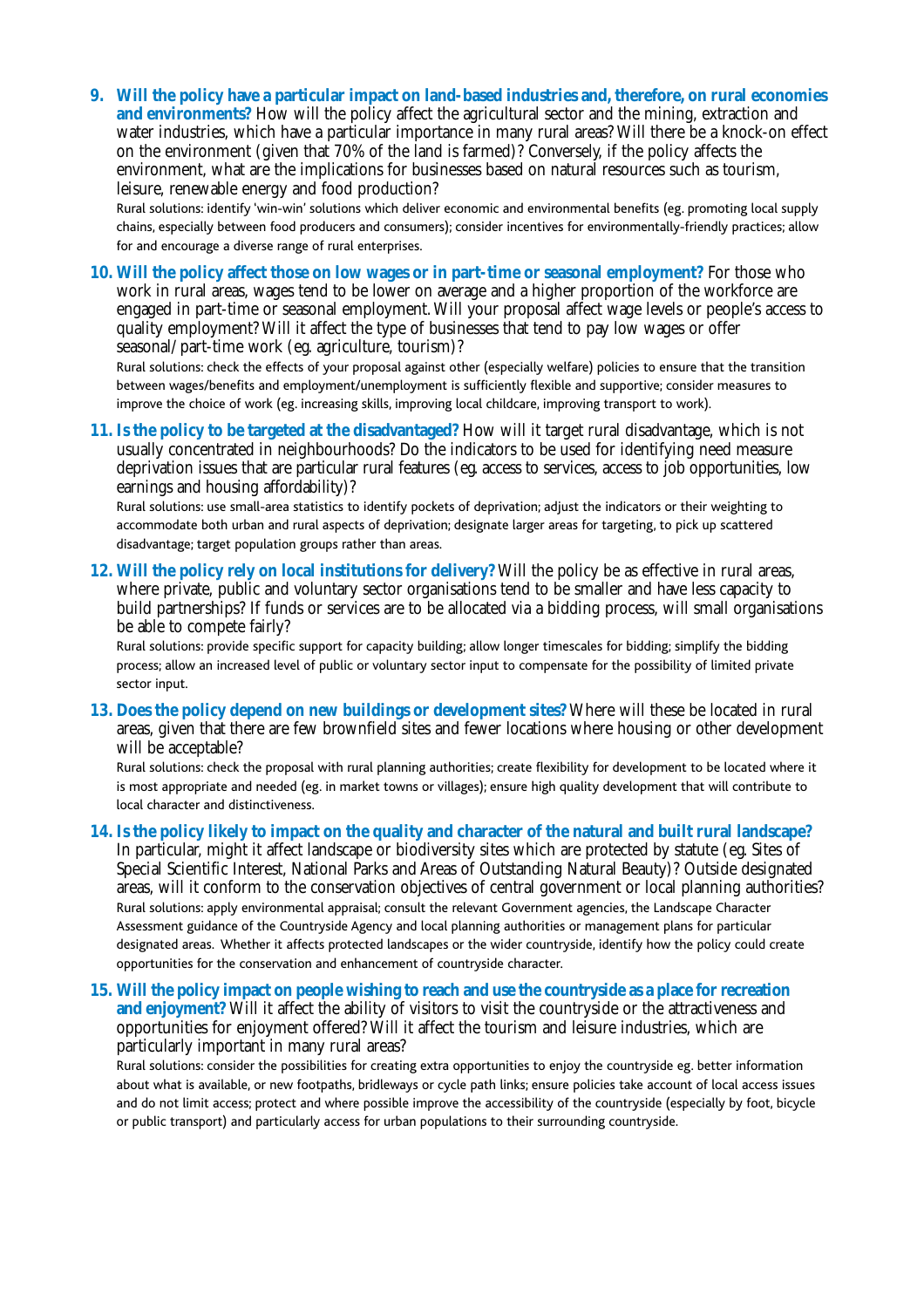## Steps to take

- 1. Ensure you are clear about the objectives of the proposed policy development, its intended impacts or outcomes (including which areas, groups or organisations should benefit) and the proposed means of delivery.
- 2. Run through each question in the checklist, identifying where the proposed policy is likely to have a different impact in rural areas.
- 3. Where there is uncertainty or a potentially different (worse) impact, this should be investigated further (and included in the overall assessment of the costs and benefits of the policy).
- 4. Where the impact in rural areas will be significantly different, explore policy options to produce the desired outcomes in rural areas or avoid/mitigate any undesirable impacts.This exercise may also highlight opportunities to maximise positive impacts in rural areas.
- 5. Seek advice, as necessary, either from the designated rural proofing contacts in your Department or from the Rural Proofing Studies Unit at the Countryside Agency (see end of checklist for details).
- 6. Feed the results of your appraisal, including solutions, into the decision making process and ensure a record is kept, to be included in your Department's annual rural proofing report.

For further information please contact: The Rural Proofing Studies Unit at the Countryside Agency. Tel: 020 7340 2971